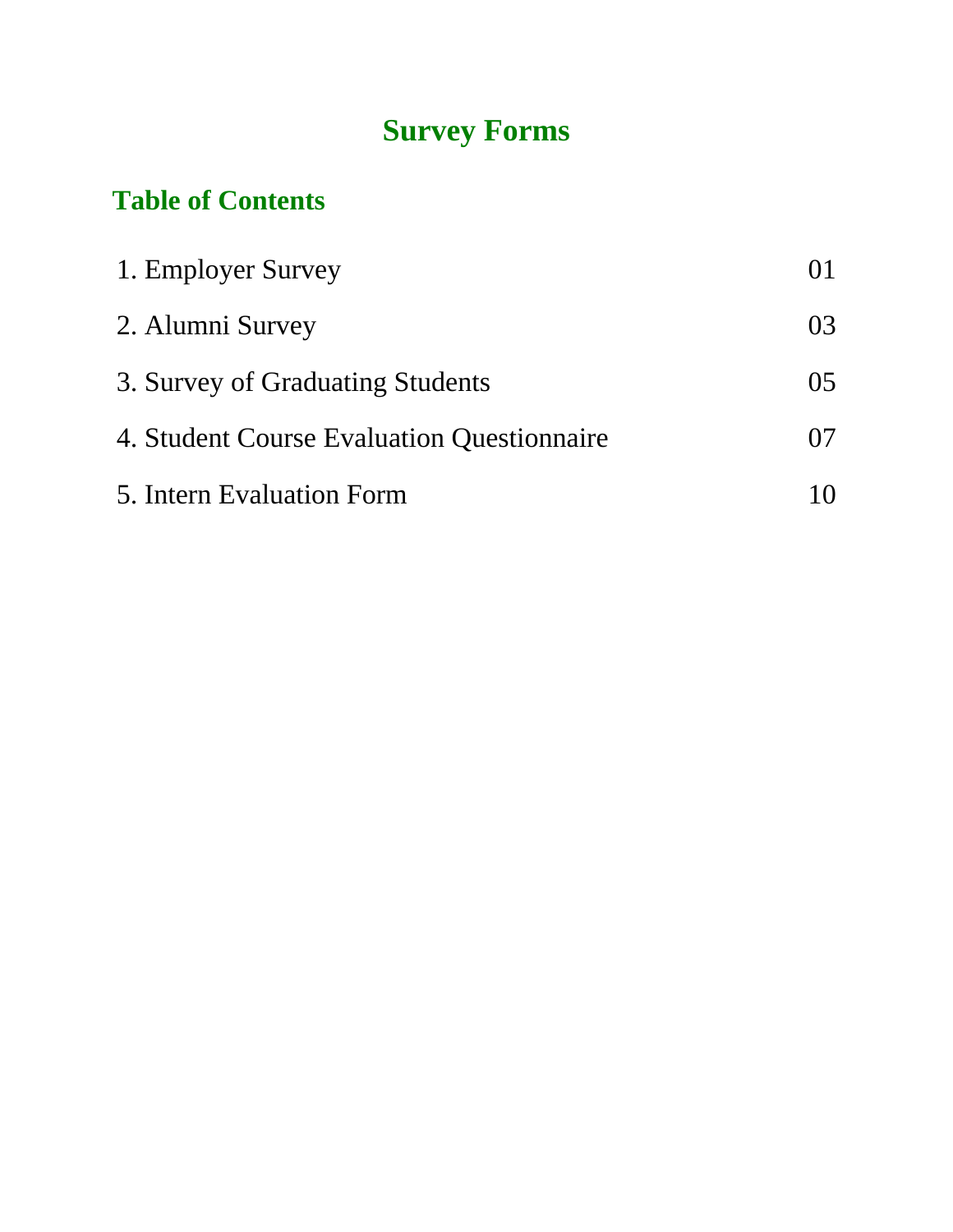### **Employer Survey (To be filled by Employer)**

#### **Employer Information**

Name  $\blacksquare$ 

Name of organization\_\_\_\_\_\_\_\_\_\_\_\_\_\_\_\_\_\_\_\_\_\_\_\_\_\_\_\_\_\_\_\_\_\_\_\_\_\_\_\_\_\_\_\_\_\_\_

Employee Name\_\_\_\_\_\_\_\_\_\_\_\_\_\_\_\_\_\_\_\_\_\_\_\_\_\_\_\_\_\_\_\_\_\_\_\_\_\_\_\_\_\_\_\_\_

The purpose of this survey is to obtain employer input on the quality of education the graduates of Mehran UET, Jamshoro received and the level of preparation they had at University. The purpose of this survey is to assess the quality of the academic program. We seek your help in completing this survey. How do you assess our graduates for the following parameters?

|                            | A: Excellent                                      | B: Very good C: Good                                                                                                                                                        | D: Fair                         | E: Poor                         |                                 |                                 |                                 |
|----------------------------|---------------------------------------------------|-----------------------------------------------------------------------------------------------------------------------------------------------------------------------------|---------------------------------|---------------------------------|---------------------------------|---------------------------------|---------------------------------|
| 1.                         | <b>PEO-1: Knowledge</b>                           |                                                                                                                                                                             |                                 |                                 |                                 |                                 |                                 |
| 1.<br>2.<br>3.<br>4.<br>5. | Engineering knowledge<br>program/ module.         | Problem formulation and solving skills<br>Collecting and analyzing appropriate data<br>Ability to link theory to practice.<br>Ability to design a system/component/process/ | (A)<br>(A)<br>(A)<br>(A)<br>(A) | (B)<br>(B)<br>(B)<br>(B)<br>(B) | (C)<br>(C)<br>(C)<br>(C)<br>(C) | (D)<br>(D)<br>(D)<br>(D)<br>(D) | (E)<br>(E)<br>(E)<br>(E)<br>(E) |
| 2.                         |                                                   | <b>PEO-2: Ethical and Societal role</b>                                                                                                                                     |                                 |                                 |                                 |                                 |                                 |
| 1.<br>2.                   | Appreciation of ethical values                    | Appreciation of difference of opinion/freedom                                                                                                                               | (A)                             | (B)                             | (C)                             | (D)                             | (E)                             |
|                            | of expression                                     |                                                                                                                                                                             | (A)                             | (B)                             | (C)                             | (D)                             | (E)                             |
| 3.<br>4.                   | Abiding laws of the land                          | Taking part in activities to build better society                                                                                                                           | (A)<br>(A)                      | (B)<br>(B)                      | (C)<br>(C)                      | (D)<br>(D)                      | (E)<br>(E)                      |
| 5.                         |                                                   | Thirst of improving personal skills/ personality                                                                                                                            | (A)                             | (B)                             | (C)                             | (D)                             | (E)                             |
| 3.                         | <b>PEO-3: Leadership</b>                          |                                                                                                                                                                             |                                 |                                 |                                 |                                 |                                 |
| 1.                         | Ability to work in teams.                         |                                                                                                                                                                             | (A)                             | (B)                             | (C)                             | (D)                             | (E)                             |
| 2.                         |                                                   | Ability to work in challenging environments                                                                                                                                 | (A)                             | (B)                             | (C)                             | (D)                             | (E)                             |
| 3.<br>4.                   | Independent thinking<br>Ability to make decisions |                                                                                                                                                                             | (A)<br>(A)                      | (B)<br>(B)                      | (C)<br>(C)                      | (D)<br>(D)                      | (E)<br>(E)                      |
| 5.                         |                                                   | Ability to listen others/team/sub-ordinates                                                                                                                                 | (A)                             | (B)                             | (C)                             | (D)                             | (E)                             |
| 6.                         | Ability to manage resources                       |                                                                                                                                                                             | (A)                             | (B)                             | (C)                             | (D)                             | (E)                             |
| 7.                         |                                                   | Ability to manage time constraints                                                                                                                                          | (A)                             | (B)                             | (C)                             | (D)                             | (E)                             |
| 4.                         |                                                   | <b>PEO-4: Communication Skills</b>                                                                                                                                          |                                 |                                 |                                 |                                 |                                 |
| 1.                         | Oral communication                                |                                                                                                                                                                             | (A)                             | (B)                             | (C)                             | (D)                             | (E)                             |
| 2.                         | Technical report writing skills                   |                                                                                                                                                                             | (A)                             | (B)                             | (C)                             | (D)                             | (E)                             |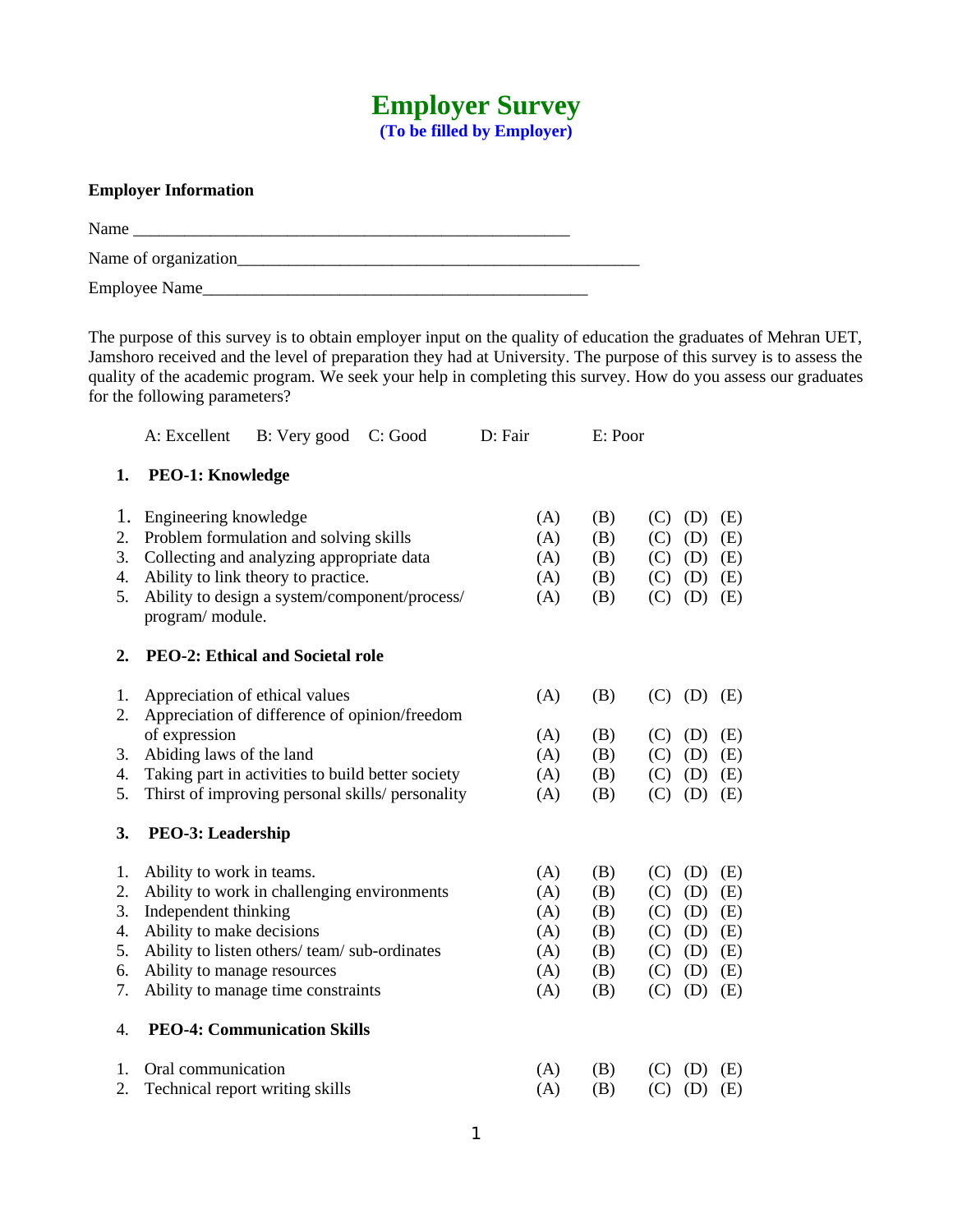| З.<br>4.<br>5. | Presentation skills<br>Ability to meet deadlines<br>Ability to seek help/ assistance from seniors/ others | (A)<br>(A)<br>(A) | B)<br>$\mathbf{B}$<br>B) | (E)<br>Έ)<br>(E) |
|----------------|-----------------------------------------------------------------------------------------------------------|-------------------|--------------------------|------------------|
|                | <b>Miscellaneous</b>                                                                                      |                   |                          |                  |
| 1.             | Punctuality                                                                                               | (A)               | B)                       | ٠E)              |
| 2.             | Code of conduct                                                                                           | (A)               | Έ)                       | (E)              |
| 3.             | Self-motivated                                                                                            | (A)               | $\vert B \rangle$        | (E)              |
| 4.             | Innovation/creativity                                                                                     | (A)               | $\mathbf{B}$             | Έ                |

**\_\_\_\_\_\_\_\_\_\_\_\_\_\_\_\_\_\_\_\_\_\_\_\_\_\_\_\_\_\_\_\_\_\_\_\_\_\_\_\_\_\_\_\_\_\_\_\_\_\_\_\_\_\_\_\_\_\_\_\_**

**\_\_\_\_\_\_\_\_\_\_\_\_\_\_\_\_\_\_\_\_\_\_\_\_\_\_\_\_\_\_\_\_\_\_\_\_\_\_\_\_\_\_\_\_\_\_\_\_\_\_\_\_\_\_\_\_\_\_\_\_**

#### **Any other comments (optional)**

Please make any additional comments or suggestions, which you think would help strengthen our programs. (New courses that you would recommend and courses that you did not gain much from) **\_\_\_\_\_\_\_\_\_\_\_\_\_\_\_\_\_\_\_\_\_\_\_\_\_\_\_\_\_\_\_\_\_\_\_\_\_\_\_\_\_\_\_\_\_\_\_\_\_\_\_\_\_\_\_\_\_\_\_\_\_\_\_\_\_\_\_\_\_\_\_\_\_\_\_\_\_\_\_\_\_\_\_\_**

**\_\_\_\_\_\_\_\_\_\_\_\_\_\_\_\_\_\_\_\_\_\_\_\_\_\_\_\_\_\_\_\_\_\_\_\_\_\_\_\_\_\_\_\_\_\_\_\_\_\_\_\_\_\_\_\_\_\_\_\_\_\_\_\_\_\_\_\_\_\_\_\_\_\_\_\_\_\_\_\_\_\_\_\_**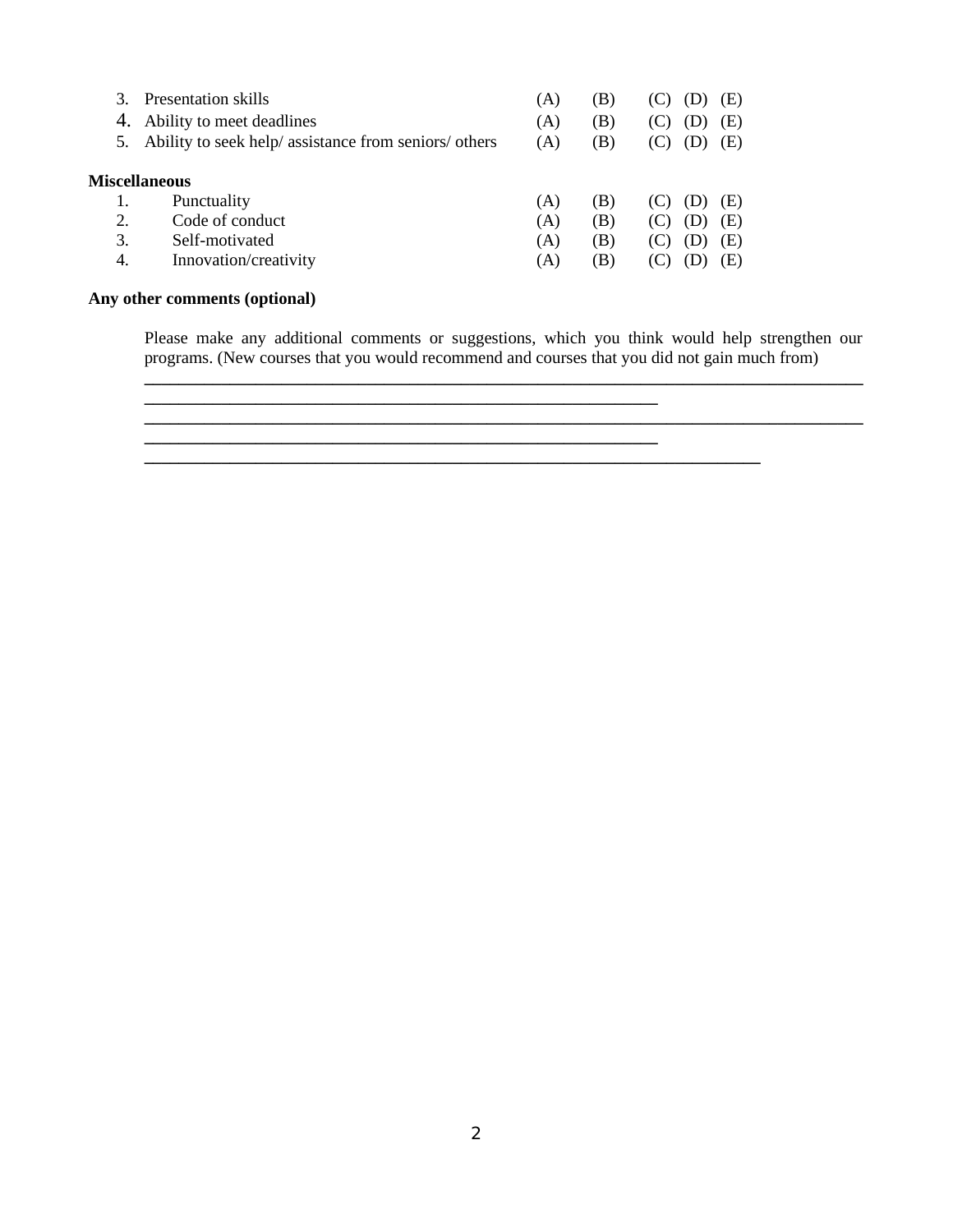## **Alumni Survey (To be filled by Alumni - after the completion of each academic year)**

| <b>Alumni Information</b> |  |
|---------------------------|--|
|                           |  |
|                           |  |
| Position in organization  |  |
|                           |  |

The purpose of this survey is to obtain alumni input on the quality of education they received and the level of preparation they had at University. The purpose of this survey is to assess the quality of the academic program. We seek your help in completing this survey. After graduating from B.E (Software), Mehran UET, Jamshoro, how do you assess yourself for the following parameters?

|    | A: Excellent                   | B: Very good                                      | C: Good | D: Fair | E: Poor |                   |
|----|--------------------------------|---------------------------------------------------|---------|---------|---------|-------------------|
| 1. | <b>PEO-1: Knowledge</b>        |                                                   |         |         |         |                   |
| 1. | Engineering knowledge          |                                                   |         | (A)     | (B)     | (D)<br>(E)<br>(C) |
| 2. |                                | Problem formulation and solving skills            |         | (A)     | (B)     | (C)<br>(D)<br>(E) |
| З. |                                | Collecting and analyzing appropriate data         |         | (A)     | (B)     | (C)<br>(D)<br>(E) |
| 4. |                                | Ability to link theory to practice.               |         | (A)     | (B)     | (C)<br>(D)<br>(E) |
| 5. | program/ module.               | Ability to design a system/component/process/     |         | (A)     | (B)     | (C)<br>(D)<br>(E) |
| 2. |                                | <b>PEO-2: Ethical and Societal role</b>           |         |         |         |                   |
| 1. | Appreciation of ethical values |                                                   |         | (A)     | (B)     | (C)<br>(D)<br>(E) |
| 2. |                                | Appreciation of difference of opinion/freedom     |         |         |         |                   |
|    | of expression                  |                                                   |         | (A)     | (B)     | (C)<br>(D)<br>(E) |
| З. | Abiding laws of the land       |                                                   |         | (A)     | (B)     | (E)<br>(C)<br>(D) |
| 4. |                                | Taking part in activities to build better society |         | (A)     | (B)     | (C)<br>(D)<br>(E) |
| 5. |                                | Thirst of improving personal skills/ personality  |         | (A)     | (B)     | (C)<br>(D)<br>(E) |
| 3. | <b>PEO-3: Leadership</b>       |                                                   |         |         |         |                   |
| 1. | Ability to work in teams.      |                                                   |         | (A)     | (B)     | (D)<br>(E)<br>(C) |
| 2. |                                | Ability to work in challenging environments       |         | (A)     | (B)     | (C)<br>(D)<br>(E) |
| З. | Independent thinking           |                                                   |         | (A)     | (B)     | (C)<br>(D)<br>(E) |
| 4. | Ability to make decisions      |                                                   |         | (A)     | (B)     | (D)<br>(C)<br>(E) |
| 5. |                                | Ability to listen others/team/sub-ordinates       |         | (A)     | (B)     | (D)<br>(E)<br>(C) |
| 6. | Ability to manage resources    |                                                   |         | (A)     | (B)     | (C)<br>(D)<br>(E) |
| 7. |                                | Ability to manage time constraints                |         | (A)     | (B)     | (C)<br>(D)<br>(E) |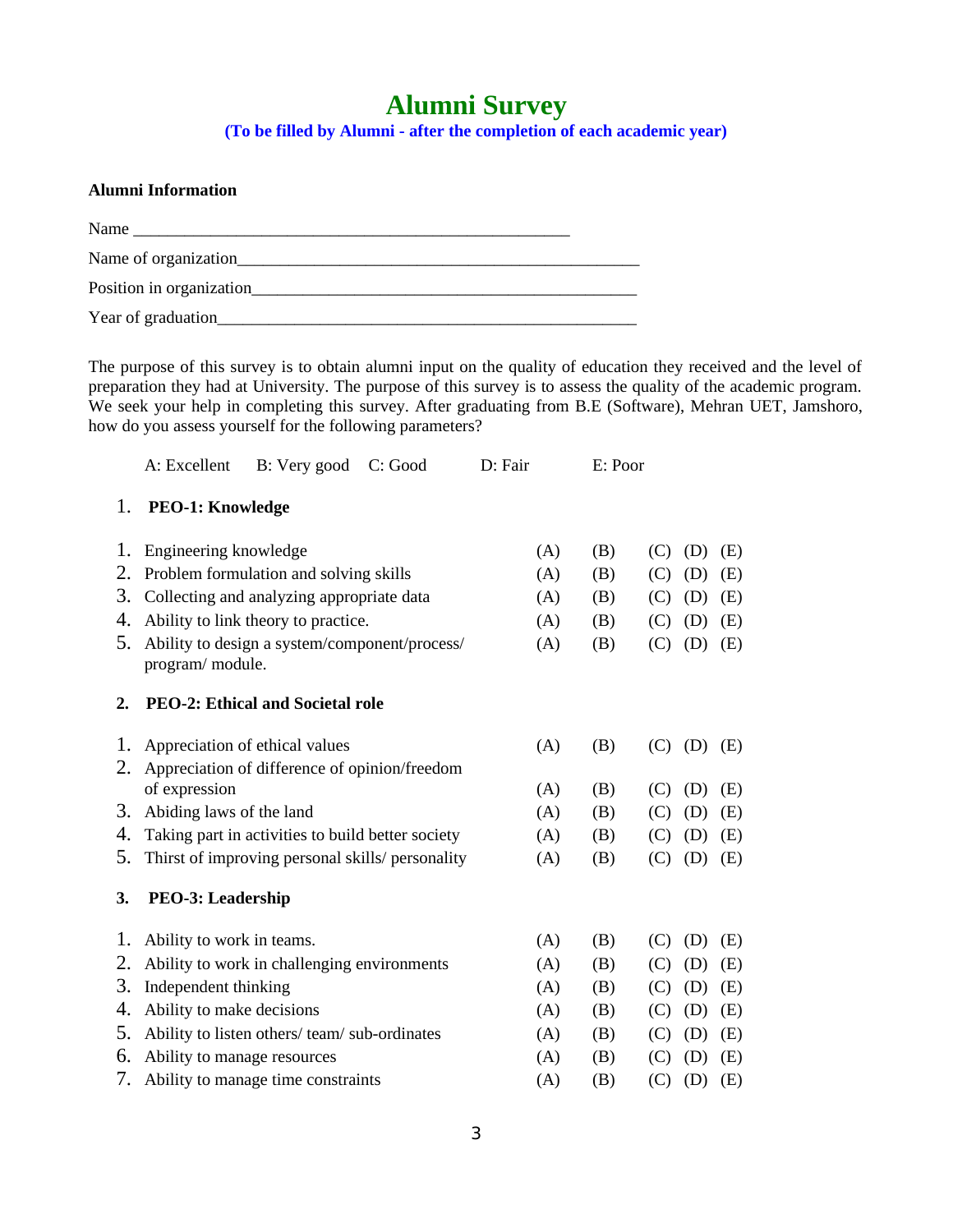#### 4. **PEO-4: Communication Skills**

|    | Oral communication                                        | (A) | (B) | $(C)$ $(D)$ $(E)$ |     |
|----|-----------------------------------------------------------|-----|-----|-------------------|-----|
| 2. | Technical report writing skills                           | (A) | (B) | $(C)$ $(D)$ $(E)$ |     |
| 3. | Presentation skills                                       | (A) | (B) | $(C)$ $(D)$ $(E)$ |     |
| 4. | Ability to meet deadlines                                 | (A) | (B) | $(C)$ $(D)$ $(E)$ |     |
| 5. | Ability to seek help/ assistance from seniors/ others (A) |     | (B) |                   | (E) |

**\_\_\_\_\_\_\_\_\_\_\_\_\_\_\_\_\_\_\_\_\_\_\_\_\_\_\_\_\_\_\_\_\_\_\_\_\_\_\_\_\_\_\_\_\_\_\_\_\_\_\_\_\_\_\_\_\_\_\_\_**

**\_\_\_\_\_\_\_\_\_\_\_\_\_\_\_\_\_\_\_\_\_\_\_\_\_\_\_\_\_\_\_\_\_\_\_\_\_\_\_\_\_\_\_\_\_\_\_\_\_\_\_\_\_\_\_\_\_\_\_\_**

**\_\_\_\_\_\_\_\_\_\_\_\_\_\_\_\_\_\_\_\_\_\_\_\_\_\_\_\_\_\_\_\_\_\_\_\_\_\_\_\_\_\_\_\_\_\_\_\_\_\_\_\_\_\_\_\_\_\_\_\_\_\_\_\_\_\_\_\_\_\_\_\_**

#### **Any other comments (optional)**

Please make any additional comments or suggestions, which you think would help strengthen our programs. (New courses that you would recommend and courses that you did not gain much from) **\_\_\_\_\_\_\_\_\_\_\_\_\_\_\_\_\_\_\_\_\_\_\_\_\_\_\_\_\_\_\_\_\_\_\_\_\_\_\_\_\_\_\_\_\_\_\_\_\_\_\_\_\_\_\_\_\_\_\_\_\_\_\_\_\_\_\_\_\_\_\_\_\_\_\_\_\_\_\_\_\_\_\_\_**

4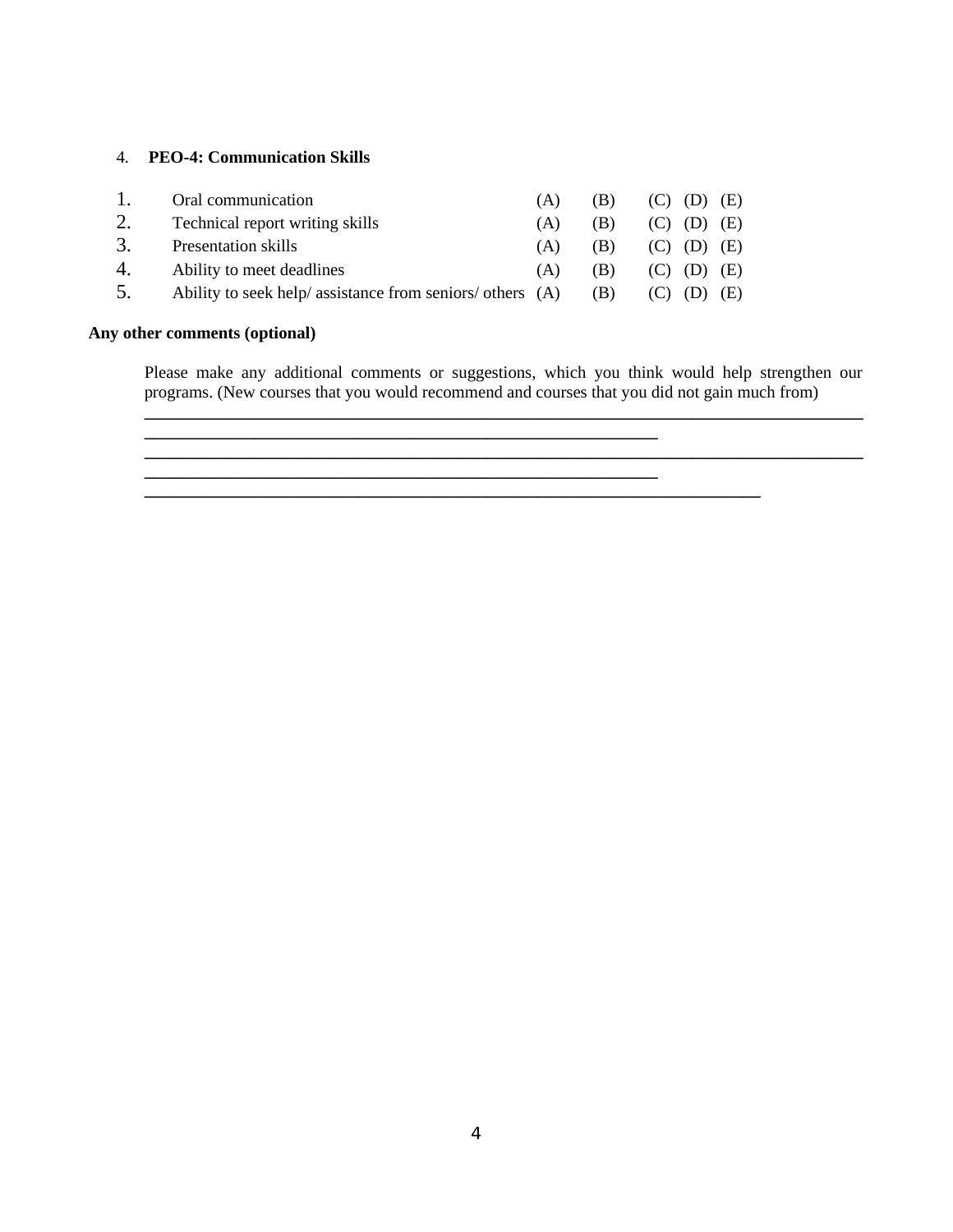## **Survey of Graduating Students**

### **(To be filled out by graduating students in last semester / year before the award of degree)**

The survey seeks graduating students' input on the quality of education they received in their program and the level of preparation they had at university. The purpose of this survey is to assess the quality of the academic programs. We seek your help in completing this survey. How do you assess B.E (Software) undergraduate program for the following parameters/ attributes.

|     | A: Very satisfied | <b>B:</b> Satisfied | C: Uncertain                                               | D: Dissatisfied                                                                        | E: Very dissatisfied                                                                                                  |  |
|-----|-------------------|---------------------|------------------------------------------------------------|----------------------------------------------------------------------------------------|-----------------------------------------------------------------------------------------------------------------------|--|
| 1.  |                   |                     |                                                            | PLO-1: The B.E (Software) program provides fundamental engineering knowledge.          |                                                                                                                       |  |
|     | $\mathbf{A}$      | $\, {\bf B}$        | $\mathsf{C}$                                               | $\mathbf D$                                                                            | ${\bf E}$                                                                                                             |  |
| 2.  |                   |                     |                                                            |                                                                                        | PLO-1: The B.E (Software) enhanced your ability apply theoretical knowledge to practical.                             |  |
|     | $\boldsymbol{A}$  | $\, {\bf B}$        | $\mathsf C$                                                | $\mathbf D$                                                                            | ${\bf E}$                                                                                                             |  |
| 3.  |                   |                     | PLO-2: The B.E (Software) served you to identify problems. |                                                                                        |                                                                                                                       |  |
|     | $\mathbf{A}$      | $\bf{B}$            | $\mathsf{C}$                                               | D                                                                                      | E                                                                                                                     |  |
| 4.  |                   |                     |                                                            | PLO-2: The B.E (Software) program helped you to analyze the identified problems.       |                                                                                                                       |  |
|     | $\mathbf{A}$      | $\, {\bf B}$        | $\mathsf{C}$                                               | ${\bf D}$                                                                              | ${\bf E}$                                                                                                             |  |
| 5.  |                   |                     |                                                            |                                                                                        | PLO-3: The B.E (Software) program is effective in developing analytical and problem solving skills.                   |  |
|     | $\boldsymbol{A}$  | $\mathbf B$         | $\mathsf{C}$                                               | $\mathbf D$                                                                            | ${\bf E}$                                                                                                             |  |
| 6.  |                   |                     |                                                            | PLO-4: The B.E (Software) program is effective in developing independent thinking.     |                                                                                                                       |  |
|     | $\mathbf{A}$      | $\bf{B}$            | $\mathsf{C}$                                               | $\mathbf D$                                                                            | ${\bf E}$                                                                                                             |  |
| 7.  |                   |                     |                                                            |                                                                                        | PLO-5: The B.E (Software) program provides the exposure to modern tools and technologies.                             |  |
| 8.  | $\mathbf{A}$      | B                   | $\overline{C}$                                             | D                                                                                      | E<br>PLO-5: The B.E (Software) program enhanced your ability to use modern tools and technologies.                    |  |
| 9.  | $\mathbf{A}$      | B                   | $\mathsf{C}$                                               | D                                                                                      | ${\bf E}$<br>PLO-6: The B.E (Software) program helped you to participate in activities for the betterment of society. |  |
| 10. | solutions.        |                     | $R \qquad C$                                               | $\Box$                                                                                 | E.<br>PLO-7: The B.E (Software) program helped you to handle the environmental issues with sustainable                |  |
|     | $\boldsymbol{A}$  | B                   | $\mathsf{C}$                                               | D                                                                                      | E                                                                                                                     |  |
| 11. |                   |                     |                                                            | <b>PLO-8:</b> The B.E (Software) program has potentially improved your ethical values. |                                                                                                                       |  |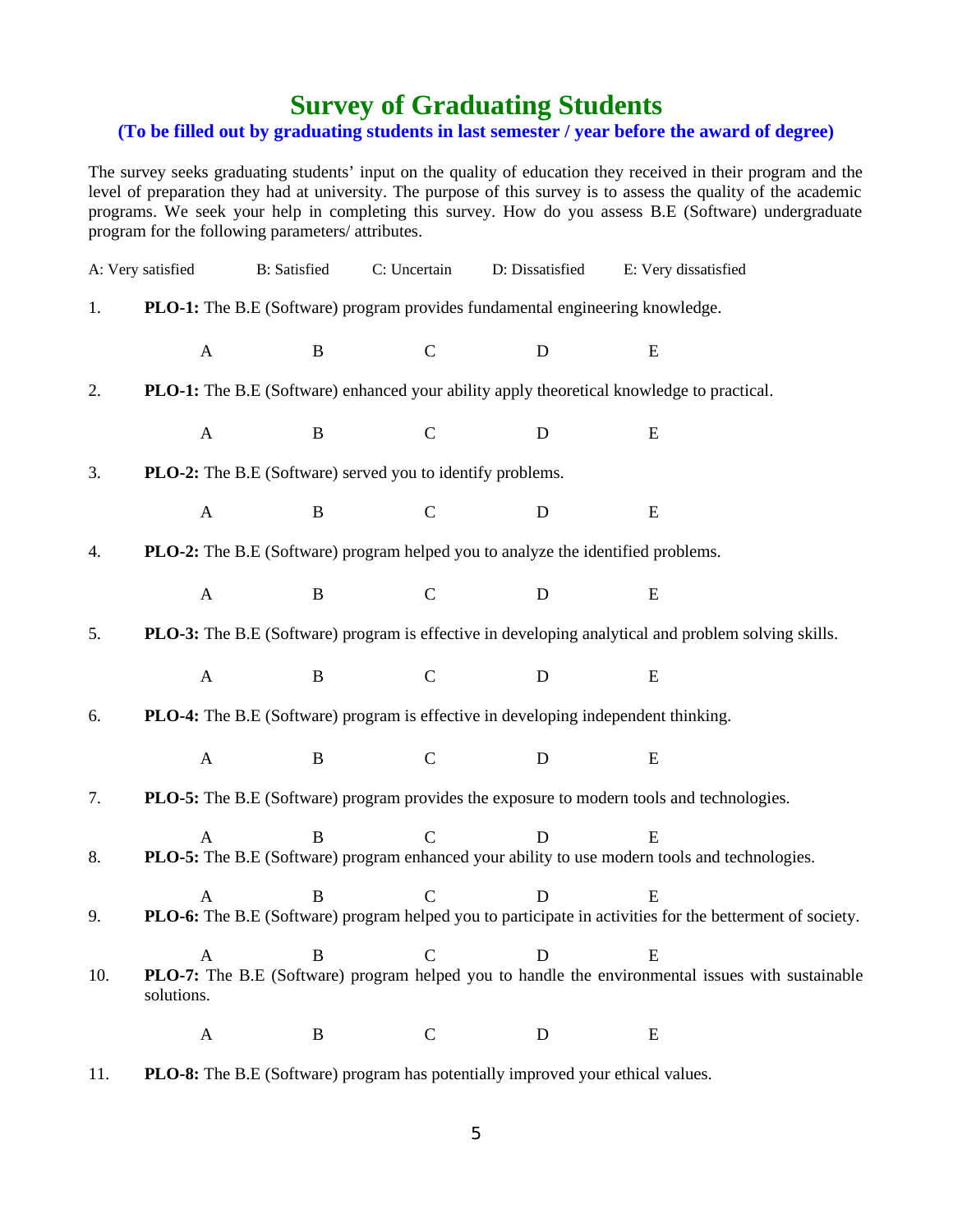|     |                      | $\mathbf{A}$ | B                                                                                   | $\mathsf{C}$ |     | D   |     | E                                                                                           |  |
|-----|----------------------|--------------|-------------------------------------------------------------------------------------|--------------|-----|-----|-----|---------------------------------------------------------------------------------------------|--|
| 12. |                      |              | PLO-9: The B.E (Software) program is effective in enhancing team-working abilities. |              |     |     |     |                                                                                             |  |
|     |                      | A            | B                                                                                   | C            |     | D   |     | E.                                                                                          |  |
| 13. |                      |              |                                                                                     |              |     |     |     | PLO-10: The B.E (Software) program is effective in developing written communication skills. |  |
|     |                      | A            | B                                                                                   | $\mathsf{C}$ |     | D   |     | E.                                                                                          |  |
| 14. |                      |              | PLO-11: The B.E (Software) program is effective in developing planning abilities.   |              |     |     |     |                                                                                             |  |
|     |                      | $\mathsf{A}$ | B                                                                                   | $\mathsf{C}$ |     | D   |     | E.                                                                                          |  |
| 15. |                      |              |                                                                                     |              |     |     |     | PLO-12: The B.E (Software) program is effective in developing life-long learning abilities. |  |
|     |                      | $\mathbf{A}$ | $\mathbf B$                                                                         | $\mathsf{C}$ |     | D   |     | E                                                                                           |  |
|     | <b>Miscellaneous</b> |              |                                                                                     |              |     |     |     |                                                                                             |  |
| 16. |                      |              | The B.E (Software) program enhanced your following abilities.                       |              |     |     |     |                                                                                             |  |
|     | a.                   |              | Independent thinking                                                                | (A)          | (B) | (C) | (D) | (E)                                                                                         |  |
|     | b.                   |              | Professional development                                                            | (A)          | (B) | (C) | (D) | (E)                                                                                         |  |
|     | C.                   |              | Time management skills                                                              | (A)          | (B) | (C) | (D) | (E)                                                                                         |  |
|     | d.                   |              | Team management skills                                                              | (A)          | (B) | (C) | (D) | (E)                                                                                         |  |
|     | e.                   |              | Independent personality                                                             | (A)          | (B) | (C) | (D) | (E)                                                                                         |  |
|     | f.                   | practice     | Improved decision making                                                            | (A)          | (B) | (C) | (D) | (E)                                                                                         |  |
| 17. |                      |              | What are the best aspects of your program?                                          |              |     |     |     |                                                                                             |  |
|     |                      |              |                                                                                     |              |     |     |     |                                                                                             |  |
|     |                      |              |                                                                                     |              |     |     |     |                                                                                             |  |
|     |                      |              |                                                                                     |              |     |     |     |                                                                                             |  |
|     |                      |              |                                                                                     |              |     |     |     |                                                                                             |  |
|     |                      |              |                                                                                     |              |     |     |     |                                                                                             |  |
|     |                      |              |                                                                                     |              |     |     |     |                                                                                             |  |
|     |                      |              |                                                                                     |              |     |     |     |                                                                                             |  |
| 18  |                      |              | What aspects of your program could be improved?                                     |              |     |     |     |                                                                                             |  |

#### 18. What aspects of your program could be improved?

\_\_\_\_\_\_\_\_\_\_\_\_\_\_\_\_\_\_\_\_\_\_\_\_\_\_\_\_\_\_\_\_\_\_\_\_\_\_\_\_\_\_\_\_\_\_\_\_\_\_\_\_\_\_\_\_\_\_\_\_\_\_\_\_\_\_\_\_\_\_\_\_ \_\_\_\_\_\_\_\_\_\_\_\_\_\_\_\_\_\_\_\_\_\_\_\_\_\_\_\_\_\_\_\_\_\_\_\_\_\_\_\_\_\_\_\_\_\_\_\_\_\_\_\_\_\_\_\_\_\_\_\_\_\_\_\_\_\_\_\_\_\_\_\_

\_\_\_\_\_\_\_\_\_\_\_\_\_\_\_\_\_\_\_\_\_\_\_\_\_\_\_\_\_\_\_\_\_\_\_\_\_\_\_\_\_\_\_\_\_\_\_\_\_\_\_\_\_\_\_\_\_\_\_\_\_\_\_\_\_\_\_\_\_\_\_\_  $\overline{\phantom{a}}$  , and the contribution of the contribution of the contribution of the contribution of the contribution of the contribution of the contribution of the contribution of the contribution of the contribution of the \_\_\_\_\_\_\_\_\_\_\_\_\_\_\_\_\_\_\_\_\_\_\_\_\_\_\_\_\_\_\_\_\_\_\_\_\_\_\_\_\_\_\_\_\_\_\_\_\_\_\_\_\_\_\_\_\_\_\_\_\_\_\_\_\_\_\_\_\_\_\_\_

\_\_\_\_\_\_\_\_\_\_\_\_\_\_\_\_\_\_\_\_\_\_\_\_\_\_\_\_\_\_\_\_\_\_\_\_\_\_\_\_\_\_\_\_\_\_\_\_\_\_\_\_\_\_\_\_\_\_\_\_\_\_\_\_\_\_\_\_\_\_\_\_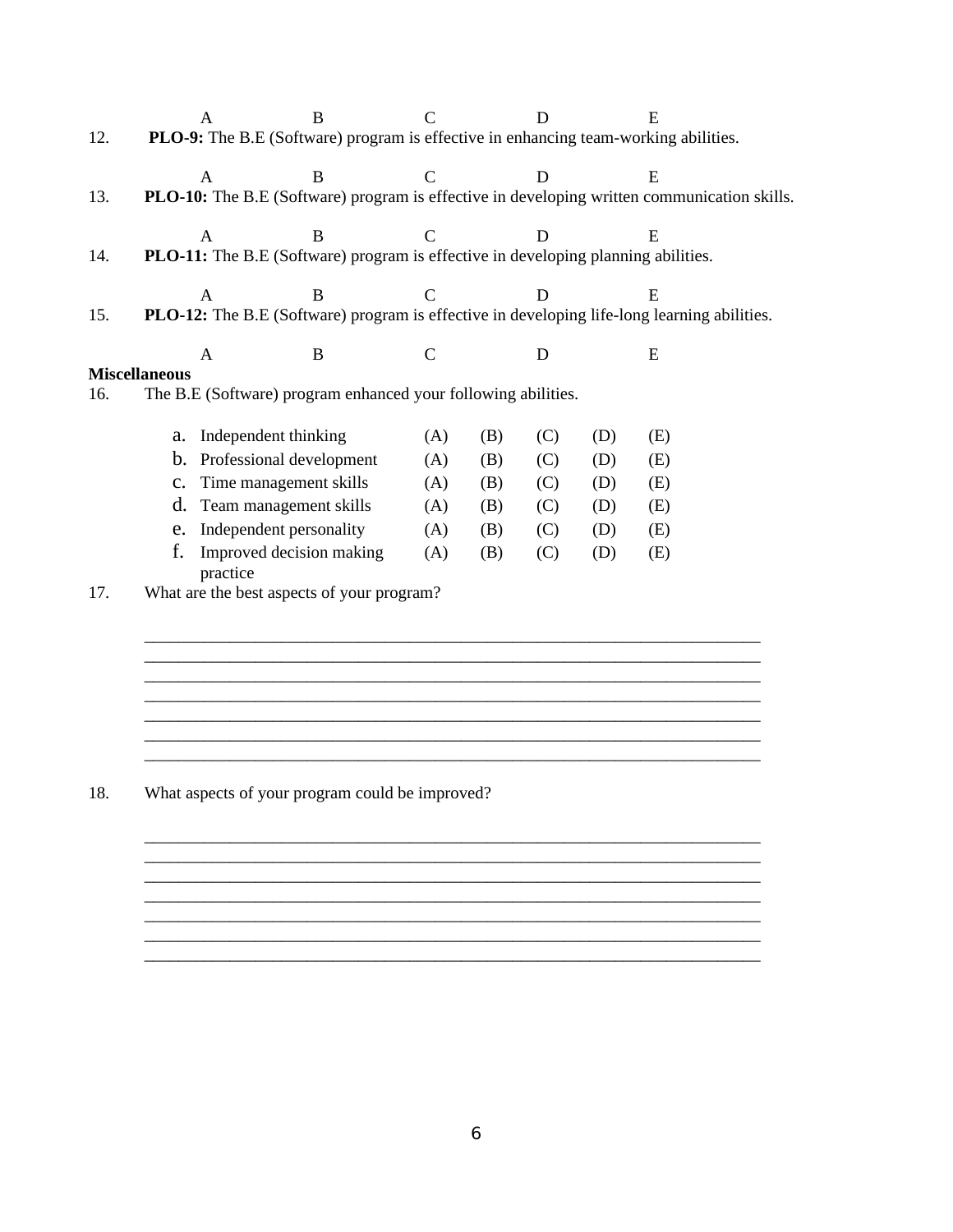# **Student Course Evaluation Questionnaire**

**(To be filled by each Student at the time of Course Completion)**

Department \_Software Engineering \_\_\_\_Course Code \_\_\_\_\_\_\_\_\_\_\_\_\_\_\_\_\_\_\_\_\_\_\_\_\_\_\_\_\_\_\_

Course Title \_\_\_\_\_\_\_\_\_\_\_\_\_\_\_\_Teacher Name:\_\_\_\_\_\_\_\_\_\_\_\_\_\_\_\_

Year of Study \_\_\_\_\_\_\_\_\_\_\_\_\_\_ Semester / Term \_\_\_\_\_\_\_\_\_\_\_\_\_\_\_\_\_\_\_\_\_\_\_\_\_\_\_\_\_\_\_\_\_\_\_

Please give us your views so that Course quality can be improved. You are encouraged to be frank and constructive in your comments

### **CORE QUESTIONS**

| <b>Course Content and Organization</b>                                                               | <b>Strongly</b><br>Agree | Agre<br>e | Uncertain | <b>Disagre</b><br>e | <b>Strongly</b><br><b>Disagree</b> |
|------------------------------------------------------------------------------------------------------|--------------------------|-----------|-----------|---------------------|------------------------------------|
| 1. The course objectives were clear                                                                  |                          |           |           |                     |                                    |
| 2. The Course workload was manageable                                                                |                          |           |           |                     |                                    |
| 3. The Course was well organized (e.g. timely access to<br>materials, notification of changes, etc.) |                          |           |           |                     |                                    |
| 4. Comments                                                                                          |                          |           |           |                     |                                    |

| <b>Student Contribution</b>                        |                 |        |          |                 |                 |
|----------------------------------------------------|-----------------|--------|----------|-----------------|-----------------|
| 5. Approximate level of your own attendance during | $<20\%$         | $21 -$ | $41 -$   | $61 -$          | $>81\%$         |
| the whole Course                                   |                 | 40%    | 60%      | 80%             |                 |
|                                                    | <b>Strongly</b> | Agree  | uncertai | <b>Disagree</b> | <b>Strongly</b> |
|                                                    | Agree           |        | n        |                 | <b>Disagree</b> |
| 6. I participated actively in the Course           |                 |        |          |                 |                 |
|                                                    |                 |        |          |                 |                 |
| 7. I think I have made progress in this Course     |                 |        |          |                 |                 |
| 8. Comments                                        |                 |        |          |                 |                 |

| <b>Learning Environment and Teaching Methods</b>                                                                                                   | Strongly<br>Agree | Agre<br>e | Uncertain | <b>Disagree</b> | <b>Strongly</b><br><b>Disagree</b> |
|----------------------------------------------------------------------------------------------------------------------------------------------------|-------------------|-----------|-----------|-----------------|------------------------------------|
| 9. I think the Course was well structured to achieve the<br>learning outcomes (there was a good balance of lectures,<br>tutorials, practical etc.) |                   |           |           |                 |                                    |
| 10. The learning and teaching methods encouraged<br>participation.                                                                                 |                   |           |           |                 |                                    |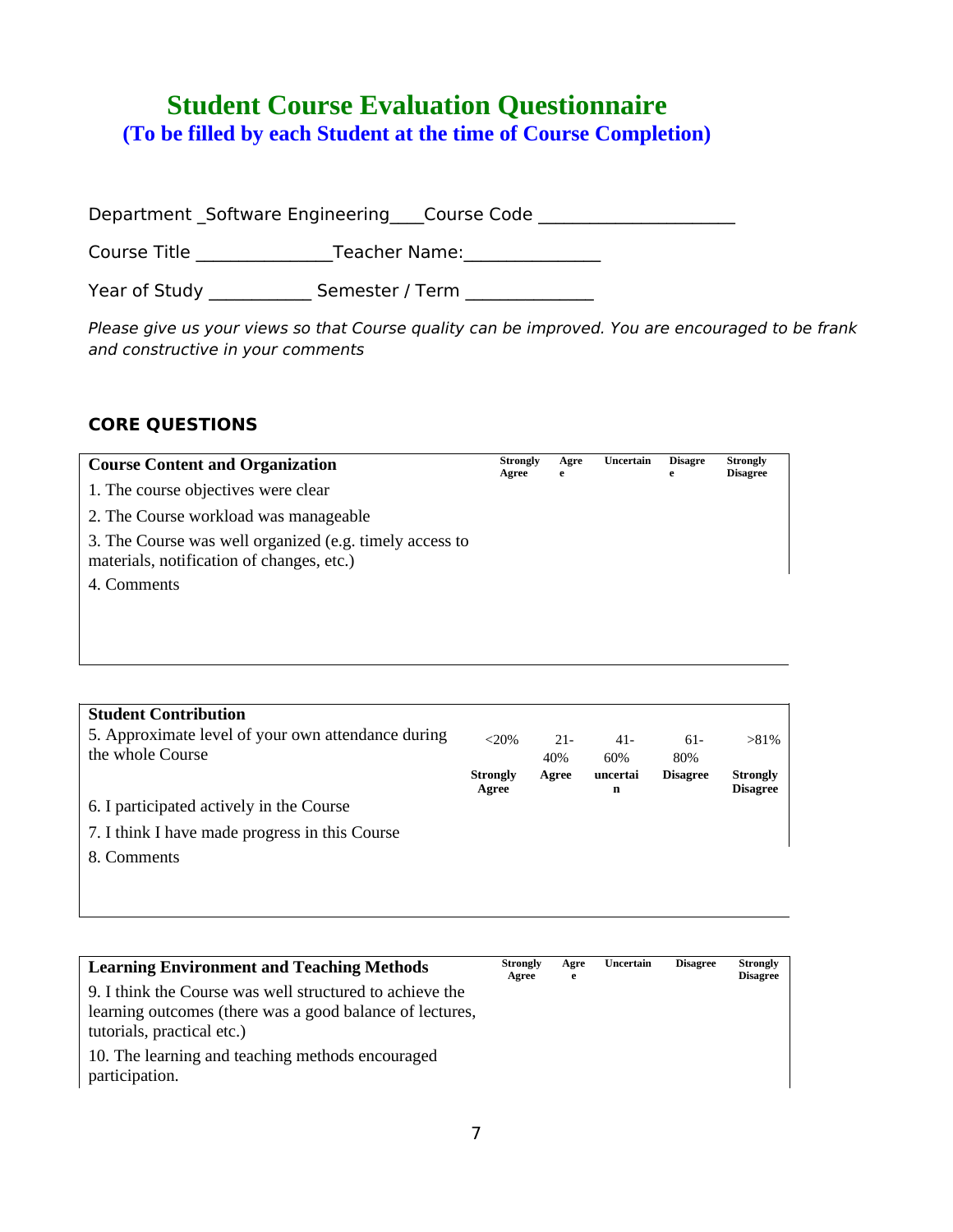11. The overall environment in the class was conducive

to learning.

- 12. Classrooms were satisfactory
- 13. Comments

| <b>Learning Resources</b>                                                             | <b>Strongly</b><br>Agree | Agree | Uncertain | <b>Disagree</b> | <b>Strongly</b><br><b>Disagree</b> |
|---------------------------------------------------------------------------------------|--------------------------|-------|-----------|-----------------|------------------------------------|
| 14. Learning materials (Lesson Plans, Course Notes etc.)<br>were relevant and useful. |                          |       |           |                 |                                    |
| 15. Recommended reading Books etc. were relevant and                                  |                          |       |           |                 |                                    |
| appropriate                                                                           |                          |       |           |                 |                                    |
| 16. The provision of learning resources in the library was                            |                          |       |           |                 |                                    |
| adequate and appropriate                                                              |                          |       |           |                 |                                    |
| 17. The provision of learning resources on the Web was                                |                          |       |           |                 |                                    |
| adequate and appropriate (if relevant)                                                |                          |       |           |                 |                                    |
| 18 CLOs of the course are covered fully in the contents                               |                          |       |           |                 |                                    |
|                                                                                       |                          |       |           |                 |                                    |
| 19 Comments                                                                           |                          |       |           |                 |                                    |

| <b>Quality of Delivery</b>                                               | <b>Strongly</b><br>Agree | Agree | Uncertain | <b>Disagree</b> | <b>Strongly</b><br><b>Disagree</b> |
|--------------------------------------------------------------------------|--------------------------|-------|-----------|-----------------|------------------------------------|
| 19. The Course stimulated my interest and thought on the<br>subject area |                          |       |           |                 |                                    |
| 20. The pace of the Course was appropriate                               |                          |       |           |                 |                                    |
| 21. Ideas and concepts were presented clearly                            |                          |       |           |                 |                                    |
| 22. Comments                                                             |                          |       |           |                 |                                    |

| <b>Assessment</b>                            | Strongly<br>Agree | Agree | Uncertain | <b>Disagree</b> | <b>Strongly</b><br><b>Disagree</b> |
|----------------------------------------------|-------------------|-------|-----------|-----------------|------------------------------------|
| 23. The method of assessment was appropriate |                   |       |           |                 |                                    |
| 24. Feedback on assessment was timely        |                   |       |           |                 |                                    |
| 25. Feedback on assessment was helpful       |                   |       |           |                 |                                    |
| 26. Comments                                 |                   |       |           |                 |                                    |

## **Additional Core Questions**

| <b>Instructor / Teaching Assistant Evaluation</b> | Strongly<br>Agree | Agree | Uncertain | Disagree | Strongly<br>Disagree |
|---------------------------------------------------|-------------------|-------|-----------|----------|----------------------|
| 27. I understood the lectures                     |                   |       |           |          |                      |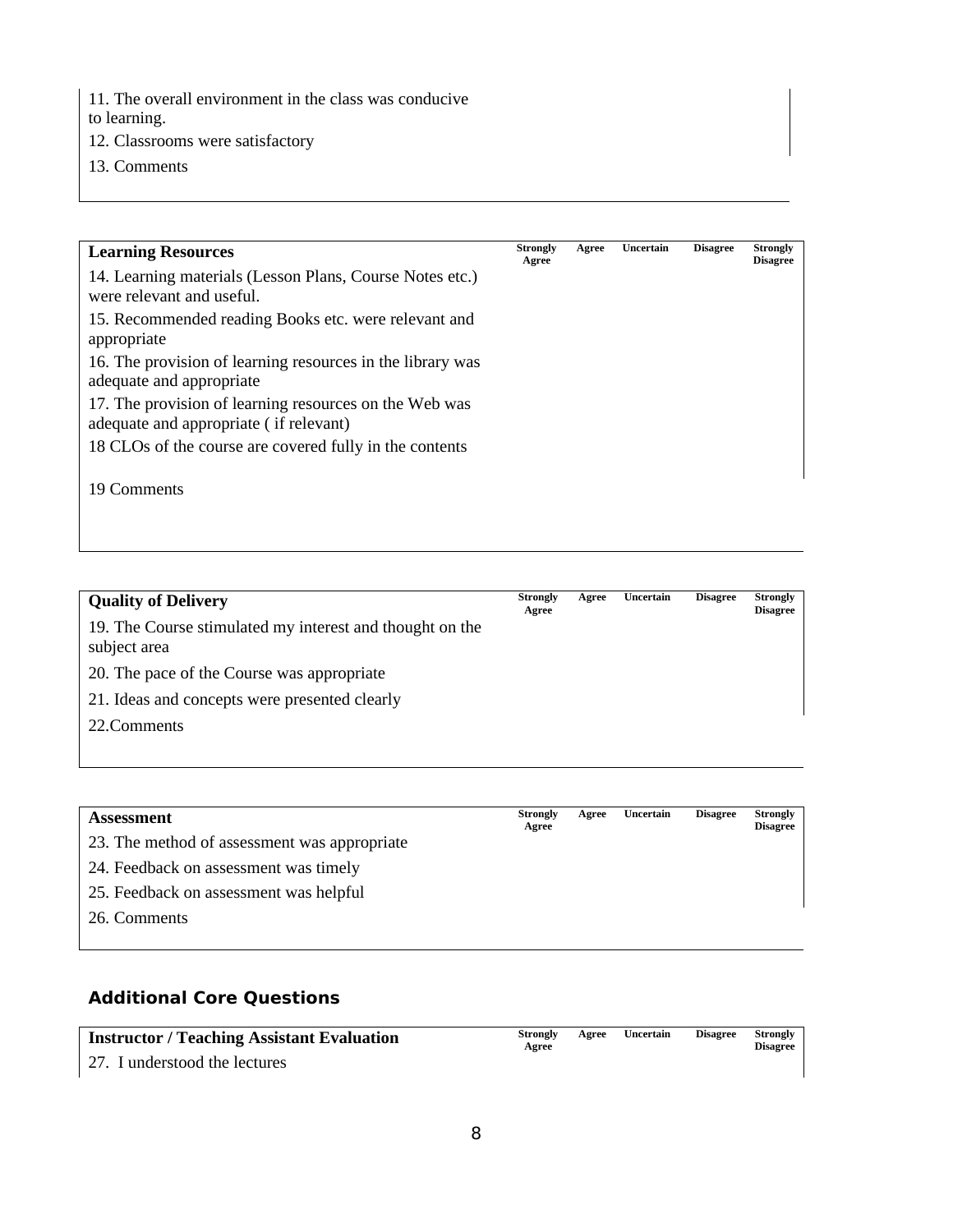28. The material was well organized and presented

29. The instructor was responsive to student needs and problems

30. Had the instructor been regular throughout the course?

| <b>Tutorial</b>                                                 | Strongly<br>Agree        | Agree | Uncertain | <b>Disagree</b> | Strongly<br><b>Disagree</b> |
|-----------------------------------------------------------------|--------------------------|-------|-----------|-----------------|-----------------------------|
| 30. The material in the tutorials was useful                    |                          |       |           |                 |                             |
| 31. I was happy with the amount of work needed for<br>tutorials |                          |       |           |                 |                             |
| 32. The tutor dealt effectively with my problems                |                          |       |           |                 |                             |
| <b>Practical</b>                                                | <b>Strongly</b><br>Agree | Agree | Uncertain | <b>Disagree</b> | Strongly<br><b>Disagree</b> |
| 33. The material in the practicals was useful                   |                          |       |           |                 |                             |
| 34. The demonstrators dealt effectively with my problems.       |                          |       |           |                 |                             |
|                                                                 |                          |       |           |                 |                             |

#### **Overall Evaluation**

35.The best features of the Course were:

36.The Course could have been improved by:

#### **Equal Opportunities Monitoring (Optional)**

6. The University does not tolerate discrimination on any irrelevant distinction (e.g. race, age, gender) and is committed to work with diversity in a wholly positive way. Please indicate below anything in relation to this Course which may run counter to this objective:

| <b>Demographic Information: (Optional)</b>  |              |           |             |                                         |  |  |  |  |
|---------------------------------------------|--------------|-----------|-------------|-----------------------------------------|--|--|--|--|
| 38. Full/part time study:                   |              | Full Time | Part Time   |                                         |  |  |  |  |
| 39.Do you consider yourself to be disabled: |              |           | Yes $\Box$  | No $\Box$                               |  |  |  |  |
| 40. Domicile:                               |              |           |             |                                         |  |  |  |  |
| 41.Gender:                                  |              |           | Male $\Box$ | Female $\Box$                           |  |  |  |  |
| 42. Age Group:                              | less than 22 | 22-29     |             | over 29                                 |  |  |  |  |
| 43. Campus:                                 |              |           |             | Distance Learning/ Collaborative $\Box$ |  |  |  |  |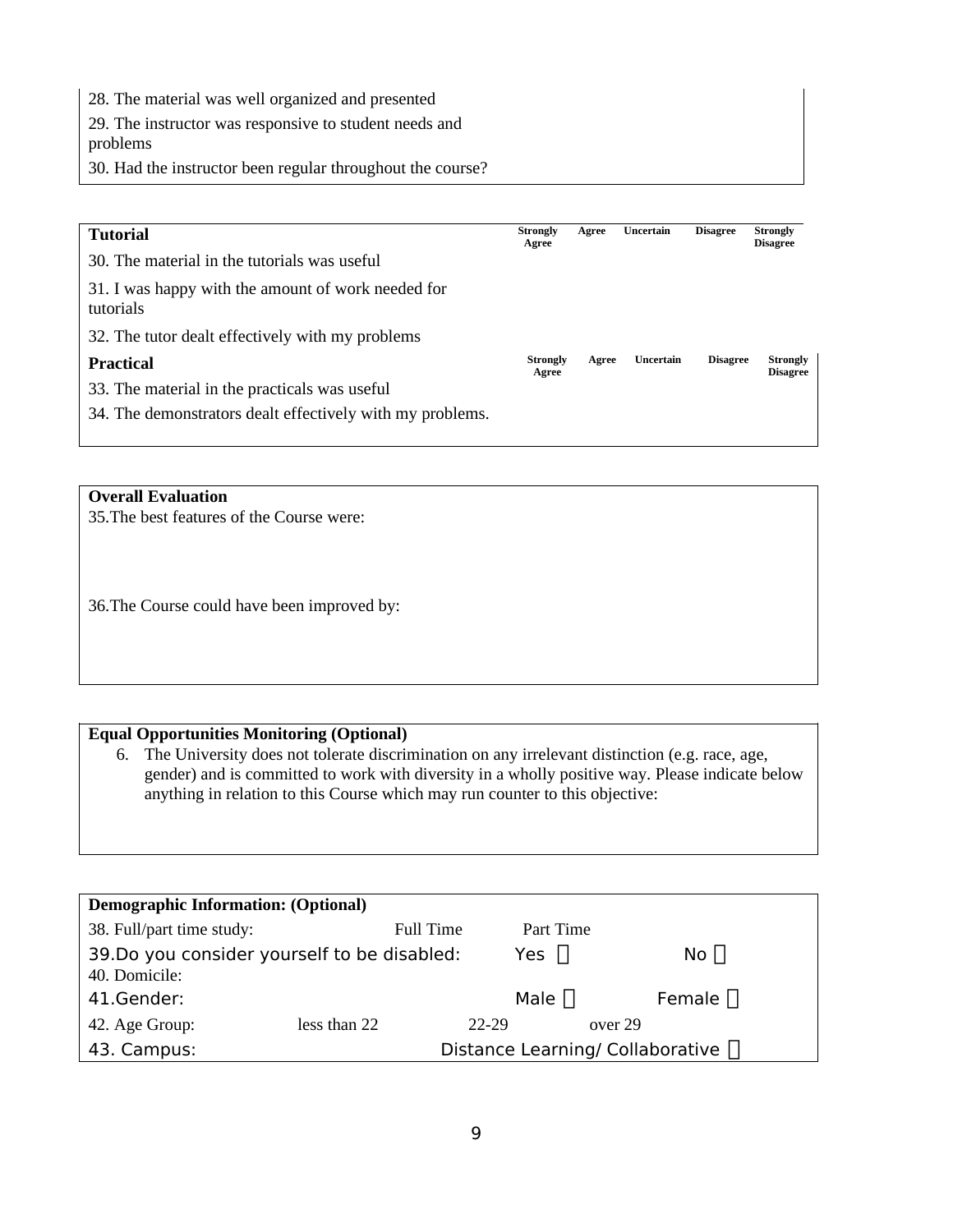## **Intern Evaluation Form**

**(To be filled by the Supervisor)**

#### **Information About Organization**

Organization Name \_\_\_\_\_\_\_\_\_\_\_\_\_\_\_\_\_\_\_\_\_\_\_\_\_\_\_\_\_\_\_\_\_\_\_\_\_\_\_\_\_\_\_\_\_\_\_\_\_\_\_ Number Of Graduates (If More Than One) In Your Organization\_\_\_\_\_\_\_\_\_\_\_\_\_\_\_\_\_\_\_\_\_ Official Contact Number\_\_\_\_\_\_\_\_\_\_\_\_\_\_\_\_\_\_\_\_\_\_\_\_\_\_\_\_\_\_\_\_\_\_\_\_\_\_\_\_\_\_\_\_\_ Email\_\_\_\_\_\_\_\_\_\_\_\_\_\_\_\_\_\_\_\_\_\_\_\_\_\_\_\_\_\_\_\_\_\_\_\_\_\_\_\_\_\_\_\_\_

The purpose of this survey is to obtain the input on the quality of undergraduates of B.E (software), Mehran UET, Jamshoro. We seek your help and worthwhile suggestions to improve the quality of our undergraduate program. How do you assess the intern for the following parameters?

|    | A: Excellent                            | B: Very good                                      | C: Good | D: Fair           | E: Poor           |                   |  |  |
|----|-----------------------------------------|---------------------------------------------------|---------|-------------------|-------------------|-------------------|--|--|
| 1. | <b>PEO-1: Knowledge</b>                 |                                                   |         |                   |                   |                   |  |  |
| 1. | Engineering knowledge                   |                                                   |         | (A)               | (B)               | (C)<br>(D)<br>(E) |  |  |
| 2. |                                         | Problem formulation and solving skills            |         | (A)               | (B)               | (C)<br>(D)<br>(E) |  |  |
| З. |                                         | Collecting and analyzing appropriate data         |         | (A)               | (B)               | (C)<br>(D)<br>(E) |  |  |
| 4. |                                         | Ability to link theory to practice.               |         | (A)               | (B)               | (C)<br>(D)<br>(E) |  |  |
| 5. | program/ module.                        | Ability to design a system/component/process/     | (A)     | (B)               | (C)<br>(D)<br>(E) |                   |  |  |
| 2. | <b>PEO-2: Ethical and Societal role</b> |                                                   |         |                   |                   |                   |  |  |
| 1. | Appreciation of ethical values          |                                                   |         | (A)               | (B)               | (C)<br>(D)<br>(E) |  |  |
| 2. |                                         | Appreciation of difference of opinion/freedom     |         |                   |                   |                   |  |  |
|    | of expression                           | (A)                                               | (B)     | (C)<br>(D)<br>(E) |                   |                   |  |  |
| 3. | Abiding laws of the land                |                                                   |         | (A)               | (B)               | (C)<br>(D)<br>(E) |  |  |
| 4. |                                         | Taking part in activities to build better society |         | (A)               | (B)               | (C)<br>(D)<br>(E) |  |  |
| 5. |                                         | Thirst of improving personal skills/ personality  | (A)     | (B)               | (C)<br>(D)<br>(E) |                   |  |  |
| З. | <b>PEO-3: Leadership</b>                |                                                   |         |                   |                   |                   |  |  |
| 1. | Ability to work in teams.               |                                                   |         | (A)               | (B)               | (C)<br>(D)<br>(E) |  |  |
| 2. |                                         | Ability to work in challenging environments       |         | (A)               | (B)               | (C)<br>(D)<br>(E) |  |  |
| З. | Independent thinking                    |                                                   |         | (A)               | (B)               | (C)<br>(D)<br>(E) |  |  |
| 4. | Ability to make decisions               |                                                   |         | (A)               | (B)               | (C)<br>(D)<br>(E) |  |  |
| 5. |                                         | Ability to listen others/team/sub-ordinates       |         | (A)               | (B)               | (C)<br>(D)<br>(E) |  |  |
| 6. | Ability to manage resources             |                                                   |         | (A)               | (B)               | (C)<br>(D)<br>(E) |  |  |
| 7. |                                         | Ability to manage time constraints                |         | (A)               | (B)               | (C)<br>(D)<br>(E) |  |  |